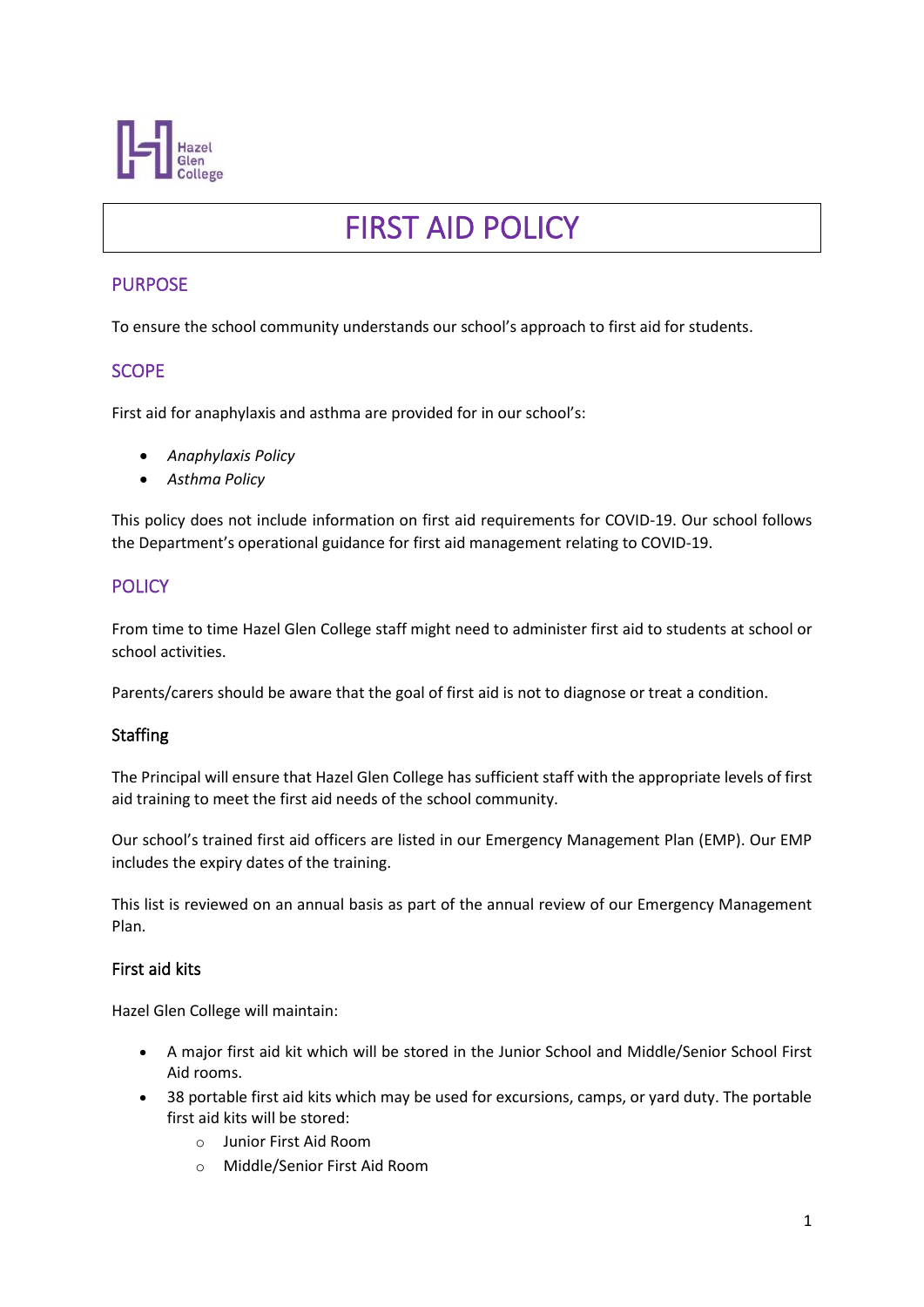o Warden Rooms Across the College

Junior School First Aid officer and Middle/Senior School First Aid officer will be responsible for maintaining all first aid kits, ensuring they are managed in accordance with the Department's policy and guidance on first aid kits – refer to [First aid kits.](https://www2.education.vic.gov.au/pal/first-aid-students-and-staff/guidance/first-aid-kits)

### Care for ill students

Students who are unwell should not attend school.

If a student becomes unwell during the school day, they may be directed to first aid room and monitored by staff. Depending on the nature of their symptoms, staff may contact parents/carers or an emergency contact person to ask them to collect the student.

First aid room

Our school follows the Department's policy and guidance in relation to our first aid room to ensure it is safe, hygienic and appropriately equipped[: First aid rooms and sick bays.](https://www2.education.vic.gov.au/pal/first-aid-students-and-staff/guidance/first-aid-rooms-and-sick-bays)

#### First aid management

If there is a situation or incident which occurs at school or a school activity which requires first aid to be administered to a student:

- Staff who have been trained in first aid will administer first aid in accordance with their training. In an emergency situation, other staff may assist in the administration of first aid within their level of competence.
- In a medical emergency, staff may take emergency action and do not need to obtain parent/carer consent to do so. Staff may contact Triple Zero "000" for emergency medical services at any time.
- Staff may also contact NURSE-ON-CALL (on 1300 60 60 24) in an emergency. NURSE-ON-CALL provides immediate, expert health advice from a registered nurse and is available 24 hours a day, 7 days a week.
- If first aid is administered for a minor injury or condition, Hazel Glen College will notify parents/carers by Compass.
- If first aid is administered for a serious injury or condition, or in an emergency situation, school staff will attempt to contact parents/carers or emergency contacts as soon as reasonably practical.
- If staff providing first aid determine that an emergency response is not required but that medical advice is needed, school staff will ask parents/carers, or an emergency contact person, to collect the student and recommend that advice is sought from a medical practitioner.
- Whenever first aid treatment is administered to a student resulting from a student incident, injury or illness, Hazel Glen College will:
	- o record the provision of care on eduSafe Plus. If the care is provided following a [recorded incident,](https://www2.education.vic.gov.au/pal/reporting-and-managing-school-incidents-including-emergencies/policy) the details are recorded through the eduSafe Plus *Incident* form. For all other presentations, the eduSafe Plus *Sick Bay* form is used.
	- $\circ$  if care was provided in response to a medical emergency or reportable incident, follow the Department's [Reporting and Managing School Incidents Policy,](https://www2.education.vic.gov.au/pal/reporting-and-managing-school-incidents-including-emergencies/policy) including